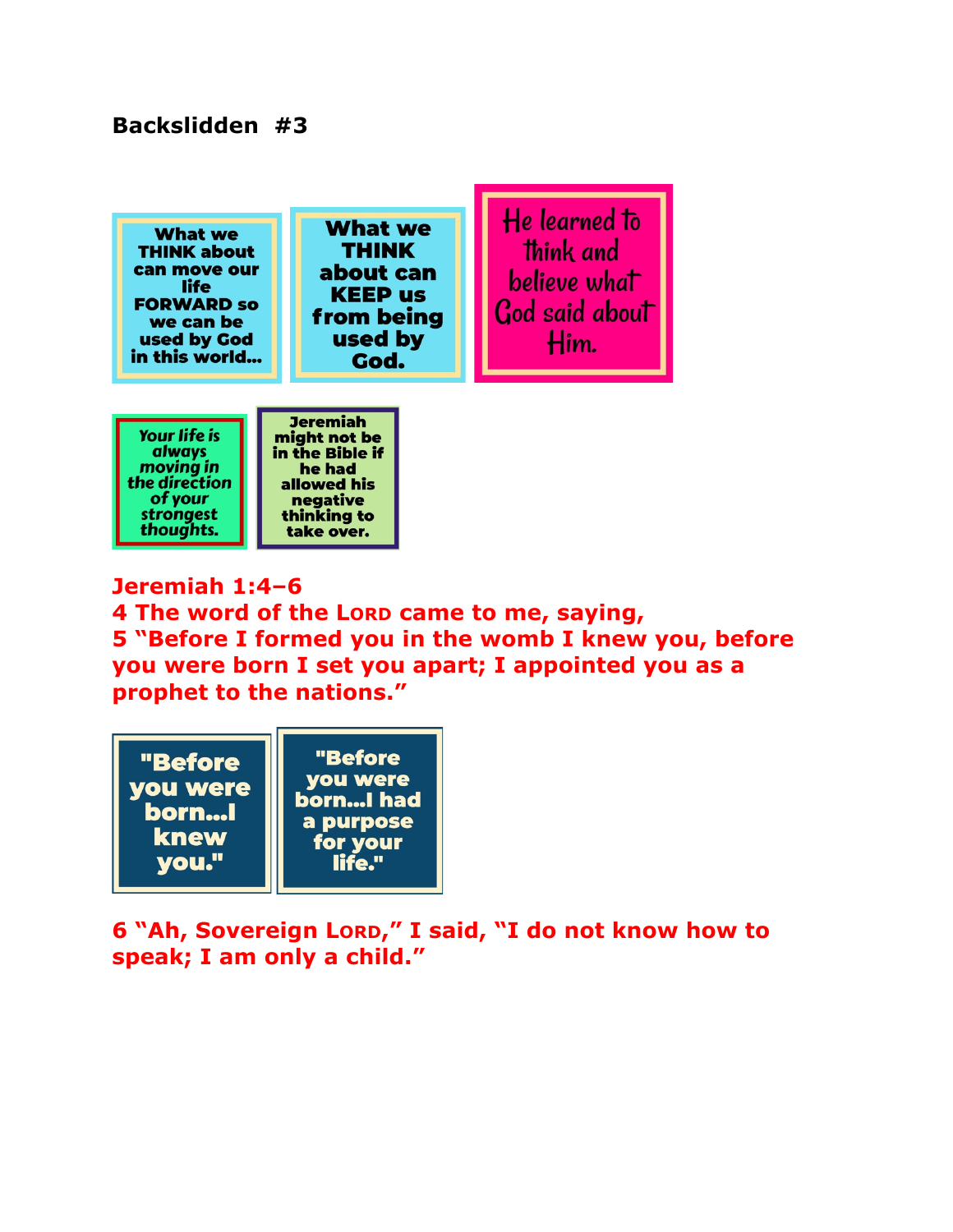

**Romans 12:2** 

**2 Do not conform any longer to the pattern of this world, but be transformed by the renewing of your mind. Then you will be able to test and approve what God's will is—his good, pleasing and perfect will.** 

**Jennie Allen - Get Out of Your Head: Stopping the Spiral of Toxic Thoughts**

**"Take every thought captive." They say authors write books for two reasons: either the author is an expert on the subject, or the subject makes the author desperate enough to spend years finding the answers. The latter most definitely describes me.**

**This morning I woke up intending to write to you. But first, I thought***, I need to spend time with God***. So what did I do? I picked up my phone. I noticed an email about something I was working on, in which the sender was "constructively" critical of my work.**

**Just as I decided to set my phone down, something else stole my attention…and the next thing I knew, I was on Instagram, noticing others' wins and glories contrasted with my work in process that seemed to not be measuring up.** 

**In minutes with my phone, I decided that I was an inadequate writer, I was spending my life chasing things**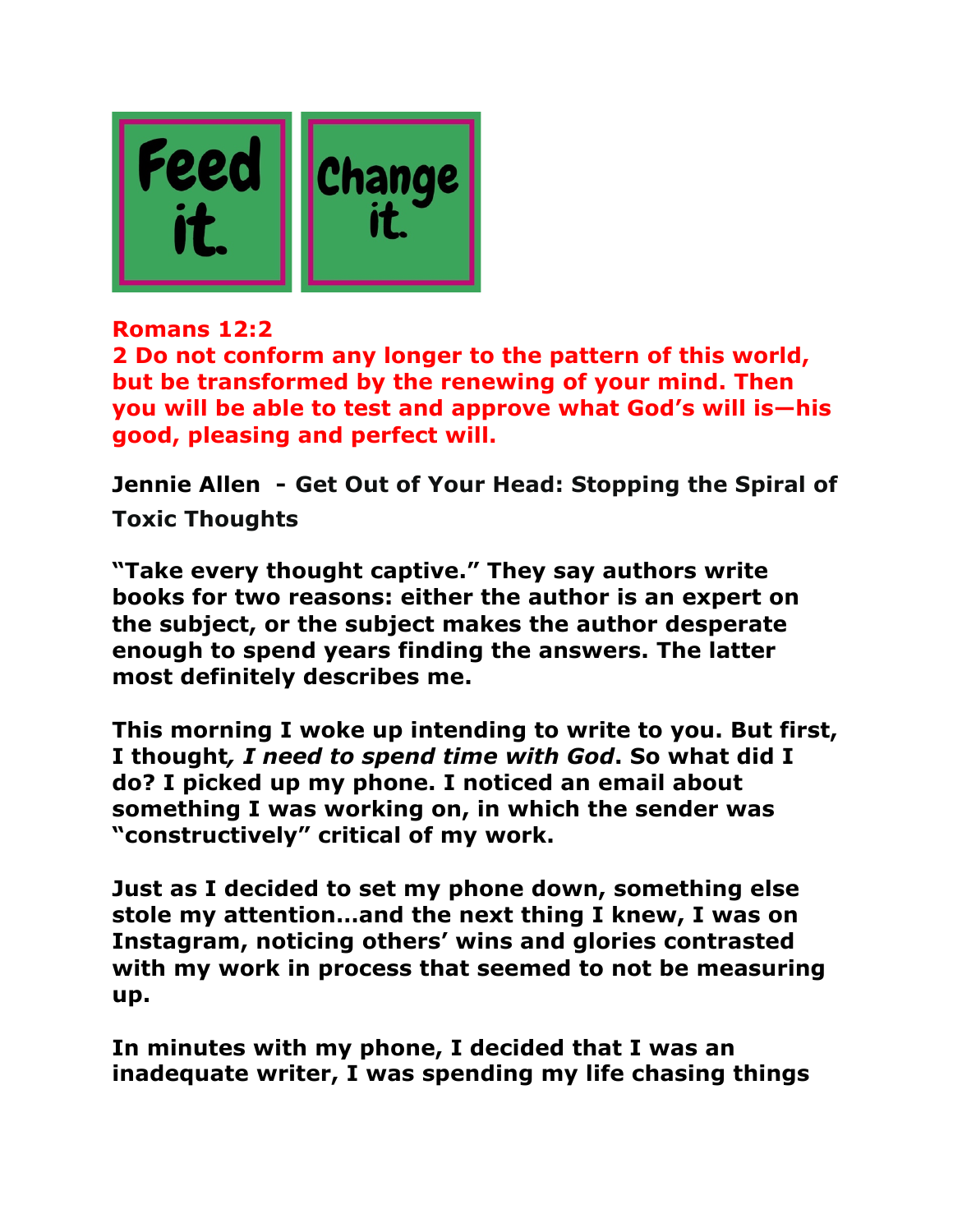**that mean nothing because I am nothing, I have nothing to say.** 

**I was spiraling fast into discouragement. Then my husband, Zac, came in happy, having just met with God, and I snapped at him.**

**My spiral began to spin faster and more chaotically. In less than an hour, I had diminished myself, criticized all my work, decided to quit ministry, ignored God, and pushed away my greatest advocate and friend.**



## **2 Corinthians 10:3**

**3 For though we live in the world, we do not wage war as the world does.**

**4 The weapons we fight with are not the weapons of the world. On the contrary, they have divine power to demolish strongholds.** 

We have to fiaht with **spiritual** thinking - not **worldly** thinking.

**5 We demolish arguments and every pretension that sets itself up against the knowledge of God, and we take captive every thought to make it obedient to Christ.**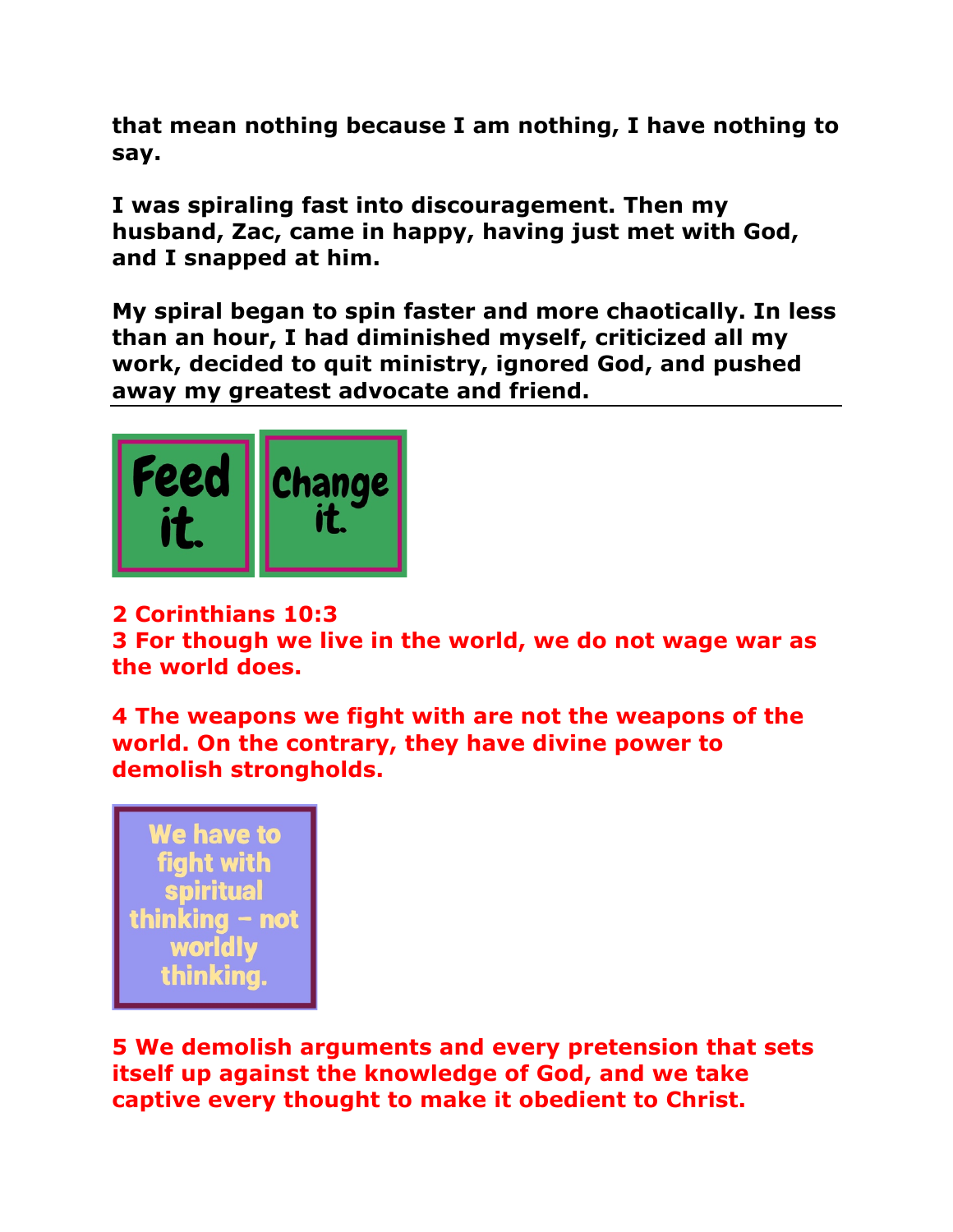

## **Psalm 119:15 15 I meditate on your precepts and consider your ways.**



**Psalm 139:13** 

**13 You made all the delicate, inner parts of my body and knit me together in my mother's womb.** 

**Jeremiah 1:4 The LORD gave me this message: 5 "I knew you before I formed you in your mother's womb. Before you were born I set you apart and appointed you as my prophet to the nations."** 

**Psalm 103:12 12 He has removed our sins as far from us as the east is from the west.**

**Romans 4:7–8 7 "Blessed are they whose transgressions are forgiven, whose sins are covered. 8 Blessed is the man whose sin the Lord will never count against him."**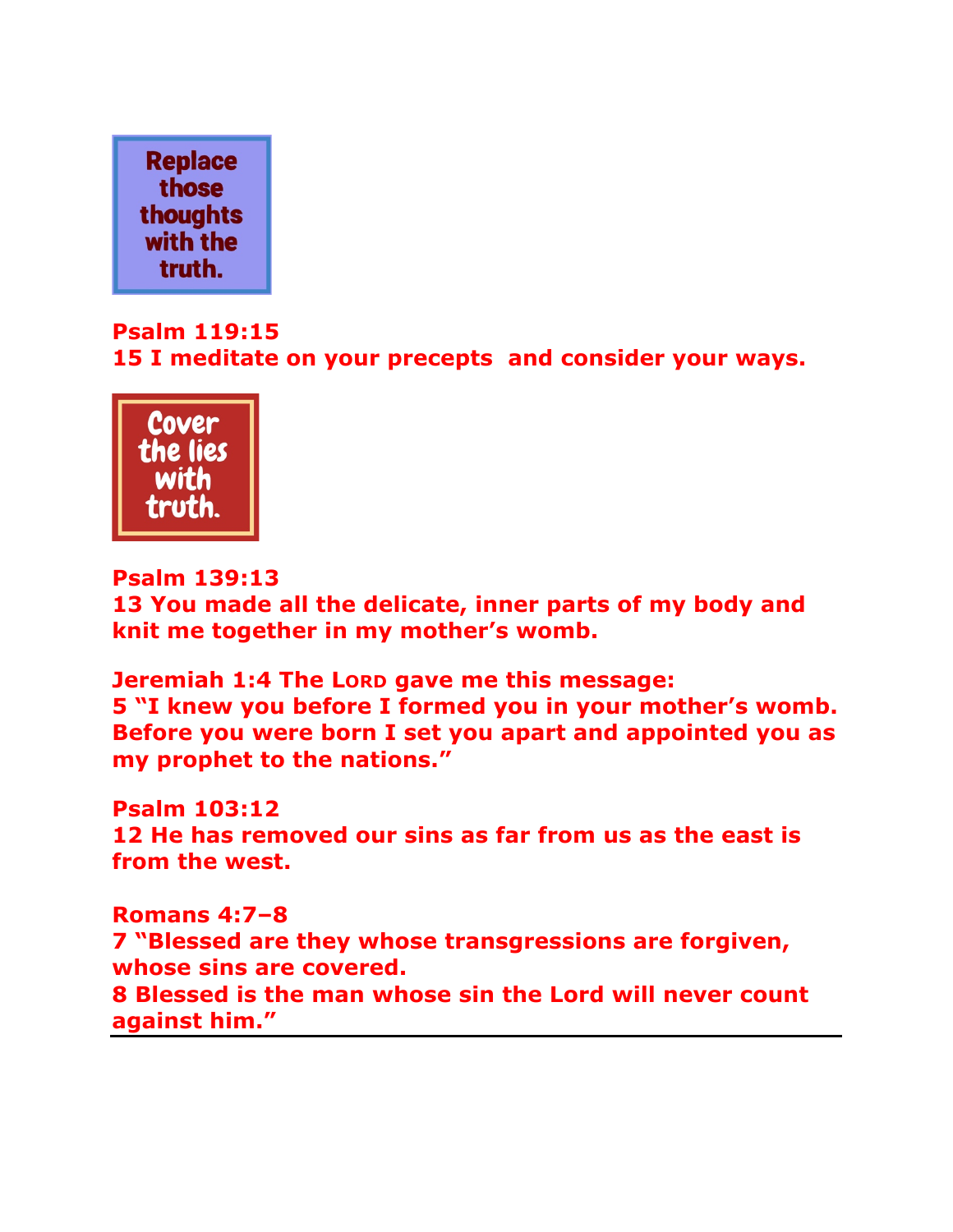

## **Matthew 6:25–34**

**25 "Therefore I tell you, do not worry about your life, what you will eat or drink; or about your body, what you will wear. Is not life more important than food, and the body more important than clothes?** 

**26 Look at the birds of the air; they do not sow or reap or store away in barns, and yet your heavenly Father feeds them. Are you not much more valuable than they?** 

**27 Who of you by worrying can add a single hour to his life?** 

**32 For the pagans run after all these things, and your heavenly Father knows that you need them.**

**34 Therefore do not worry about tomorrow, for tomorrow will worry about itself. Each day has enough trouble of its own.** 

**Over LiesWRITTEN BY SHANA SCHUTTE – WISDOMHUNTERS.COM**

**Thoughts from daily Bible reading for today – September 22, 2020**

*Your word is a lamp to my feet and a light to my path.* **Psalm 119:105**

**Many years ago when I was a teacher, I watched from an upstairs window at the school where I taught as**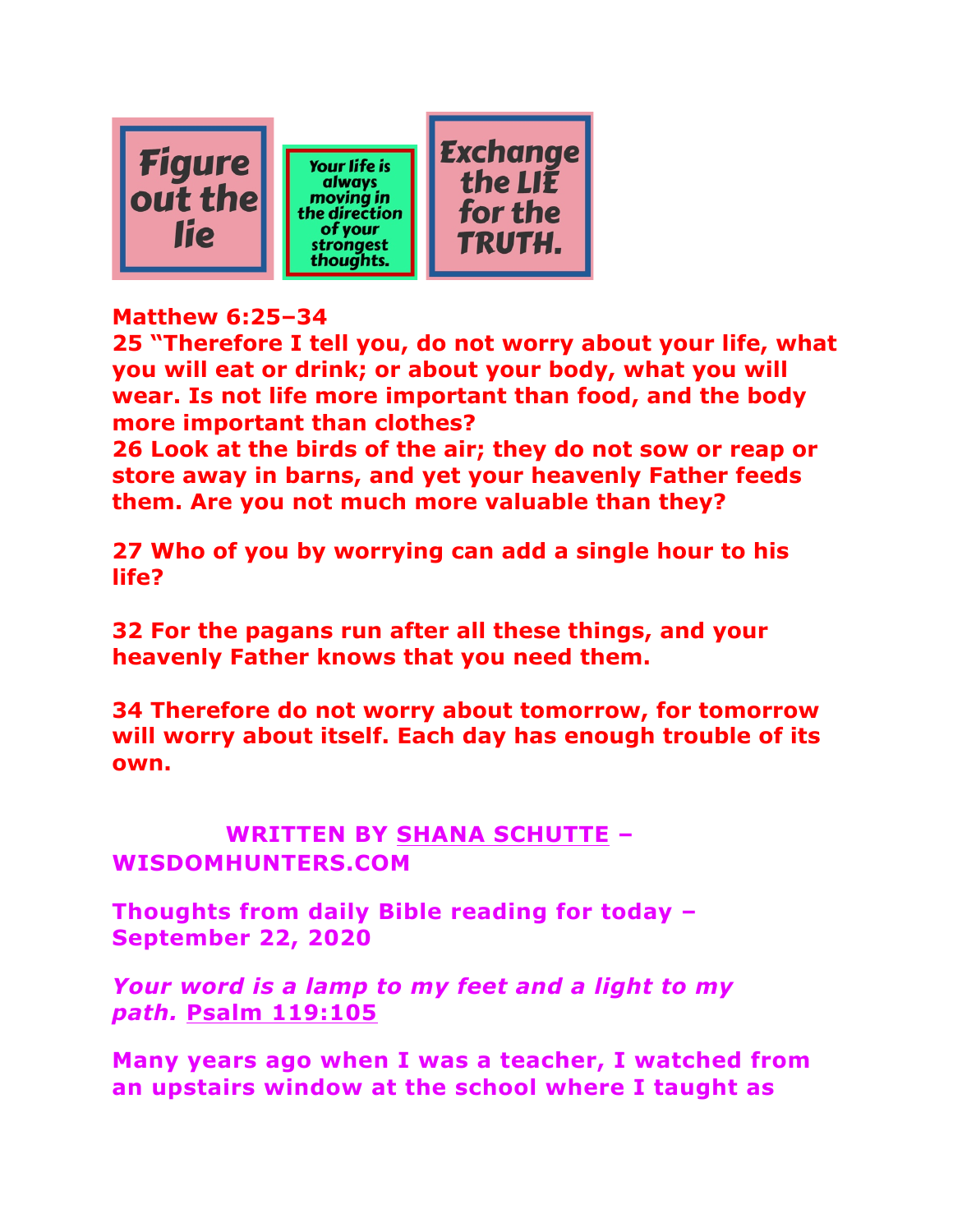**paramedics arrived within minutes to rescue a man who had driven off the road.** 

**It struck me how different things were when I was a girl.** 

**Before electronic devices, such as global positioning systems (GPSs), paramedics had to know the city they served like the back of their hands, or else they would be driving around in circles in total chaos, and many people would have died!** 

**The paramedics had to know the city by heart so they were ready to respond when accidents happened.**

**When Jesus was tempted by Satan in the wilderness after fasting for forty days and forty nights, He showed that the only defense against deception is God's truth.** 

**When Satan attacked Christ with lies, Jesus used scripture from the Book of Deuteronomy for protection.**

**Can you imagine what it would have been like if He hadn't known the truth?** 

**It wouldn't have been a pretty picture if He had to stop and say, "Wait a minute! I have to go look that up! I think it's somewhere in the Scripture."**

**Like Christ, we can overcome the deceptions Satan throws at us. How?** 

**First, we can ask Christ what lies we believe about Him, ourselves, our relationship with Him and His Word—or anything else that He wants to bring up to us. Then we can make a list of the deceptions and ask the Holy Spirit to show us God's truth from Scripture.**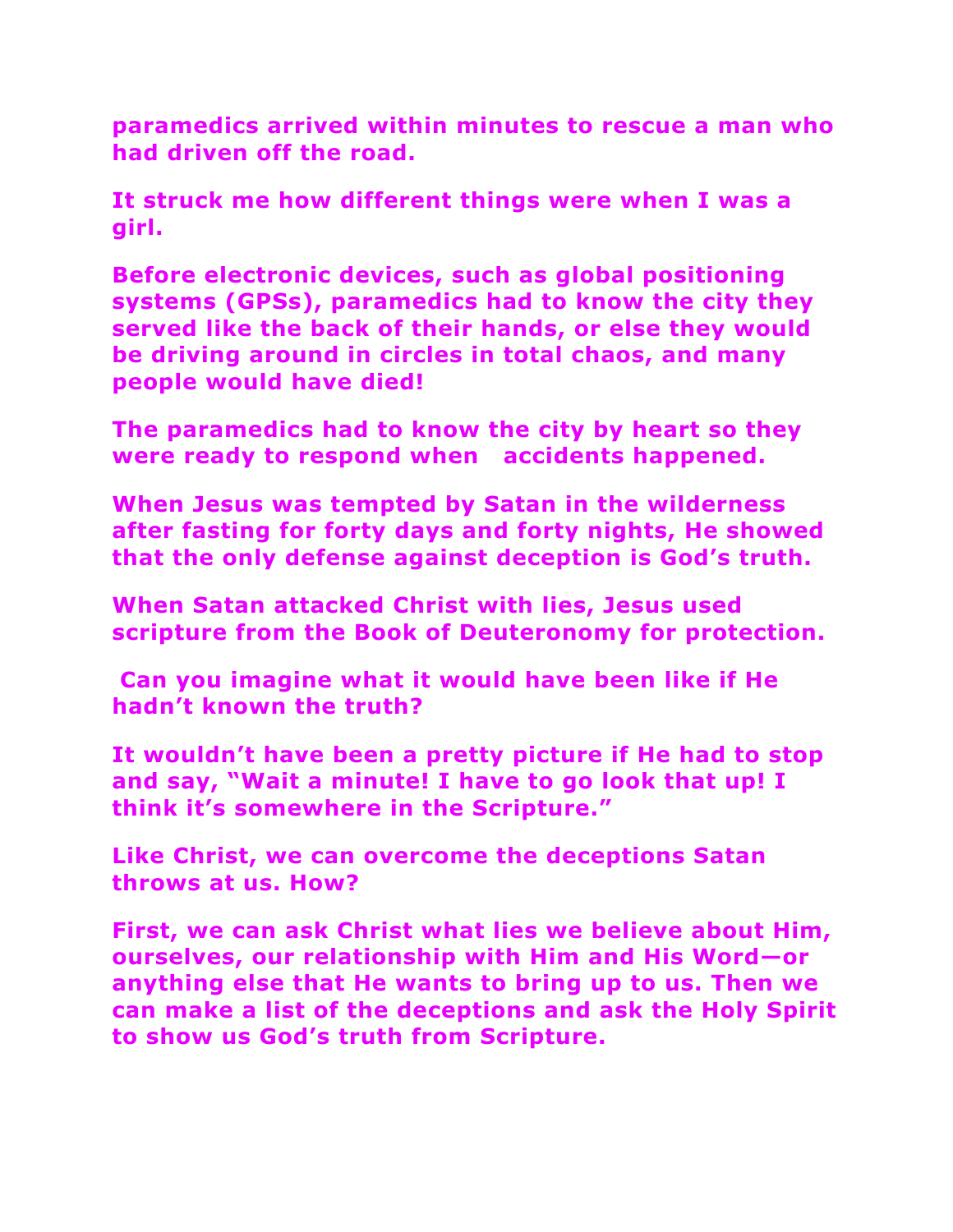**One day while I was smack dab in the middle of a trial, I purchased some note cards and wrote a lie on each card with a counteracting scripture.** 

**I carried these scripture cards with me often and spoke God's truth out loud.** 

**Embracing His truth helped me during a time when I needed it as a defense against lies—and it brought me peace and encouragement.**

**Are you going through a time of temptation or trouble?**

**Grab onto the truth in God's Word and meditate on it.**

**And, if you need to, ask the Lord if you are believing any lies that you need to combat with His precepts.**

**"But he answered, "It is written, 'Man shall not live by bread alone, but by every word that comes from the mouth of God'" (Matthew 4:4).**

**17 "Get yourself ready! Stand up and say to them whatever I command you. Do not be terrified by them, or I will terrify you before them.** 

**18 Today I have made you a fortified city, an iron pillar and a bronze wall to stand against the whole land—**

**against the kings of Judah, its officials, its priests and the people of the land.**

**10 See, today I appoint you over nations and kingdoms to uproot and tear down, to destroy and overthrow, to build and to plant."**

**19 They will fight against you but will not overcome you, for I am with you and will rescue you," declares the LORD.**